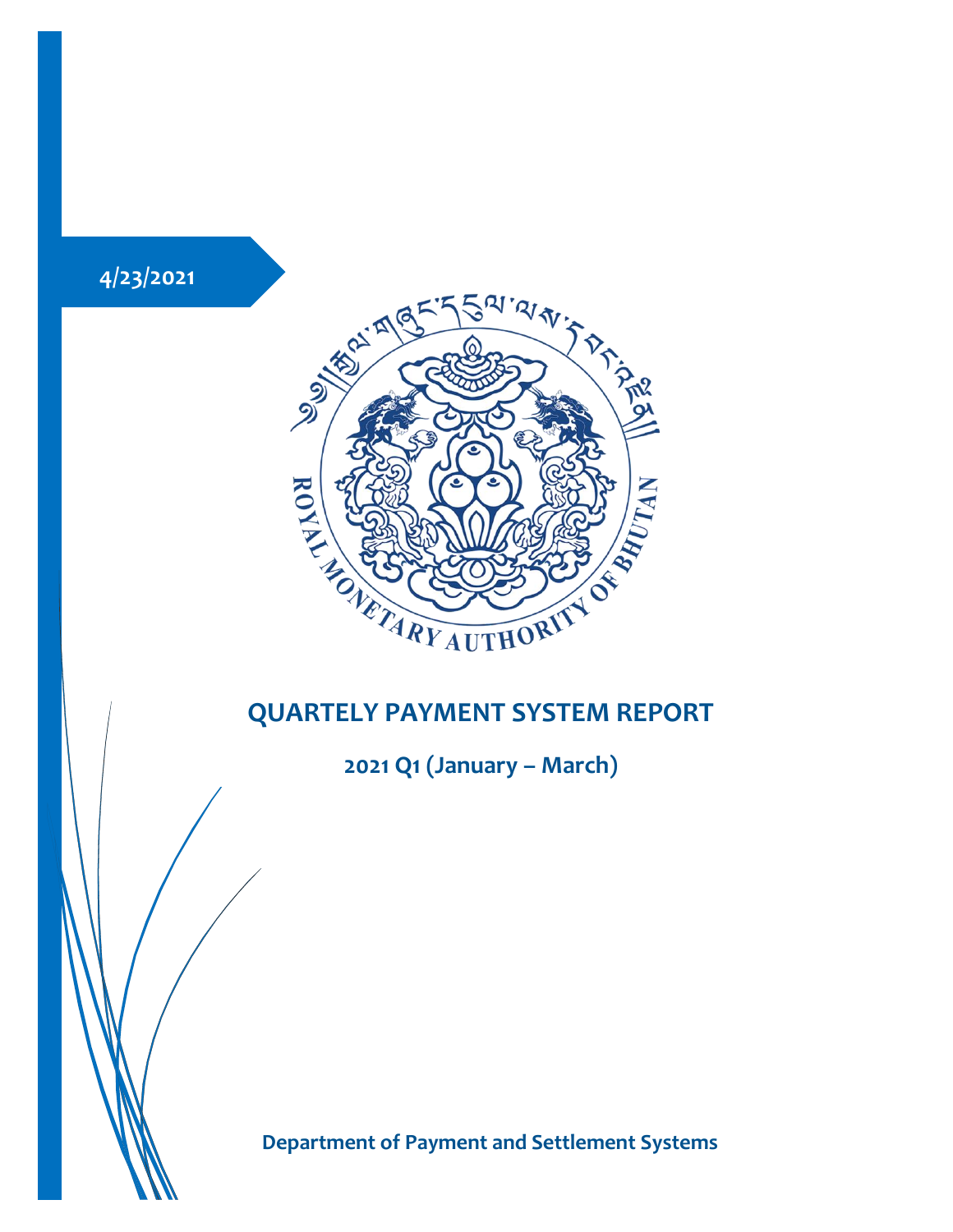### **FOREWORD**

 $\mathsf{W}^\mathsf{e}$  are delighted to share the **2021 Q1** report. The report highlights the outlook of payment channels – in terms of volume, value and usage, observed in the first quarter (January channels – in terms of volume, value and usage, observed in the first quarter (January 2021- March 2021) of 2021. The report from this quarter shall include inward remittances received from non-resident Bhutanese residing abroad and international payment gateway transactions.

For easy reference, the report has been categorized as - 1) Domestic payment transactions

2) Regional and International transactions.

We would like to thank all our contributors for submitting the reports on time.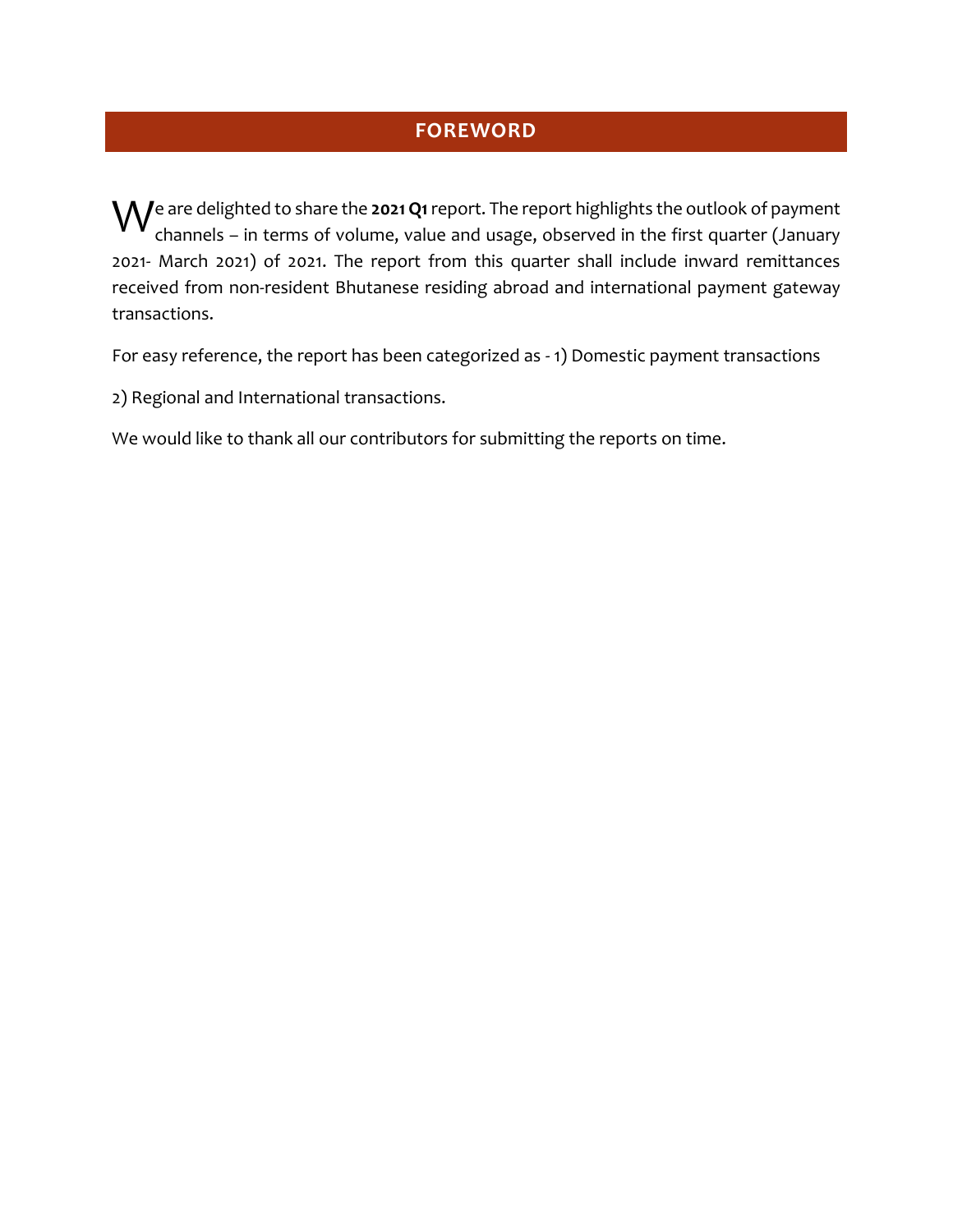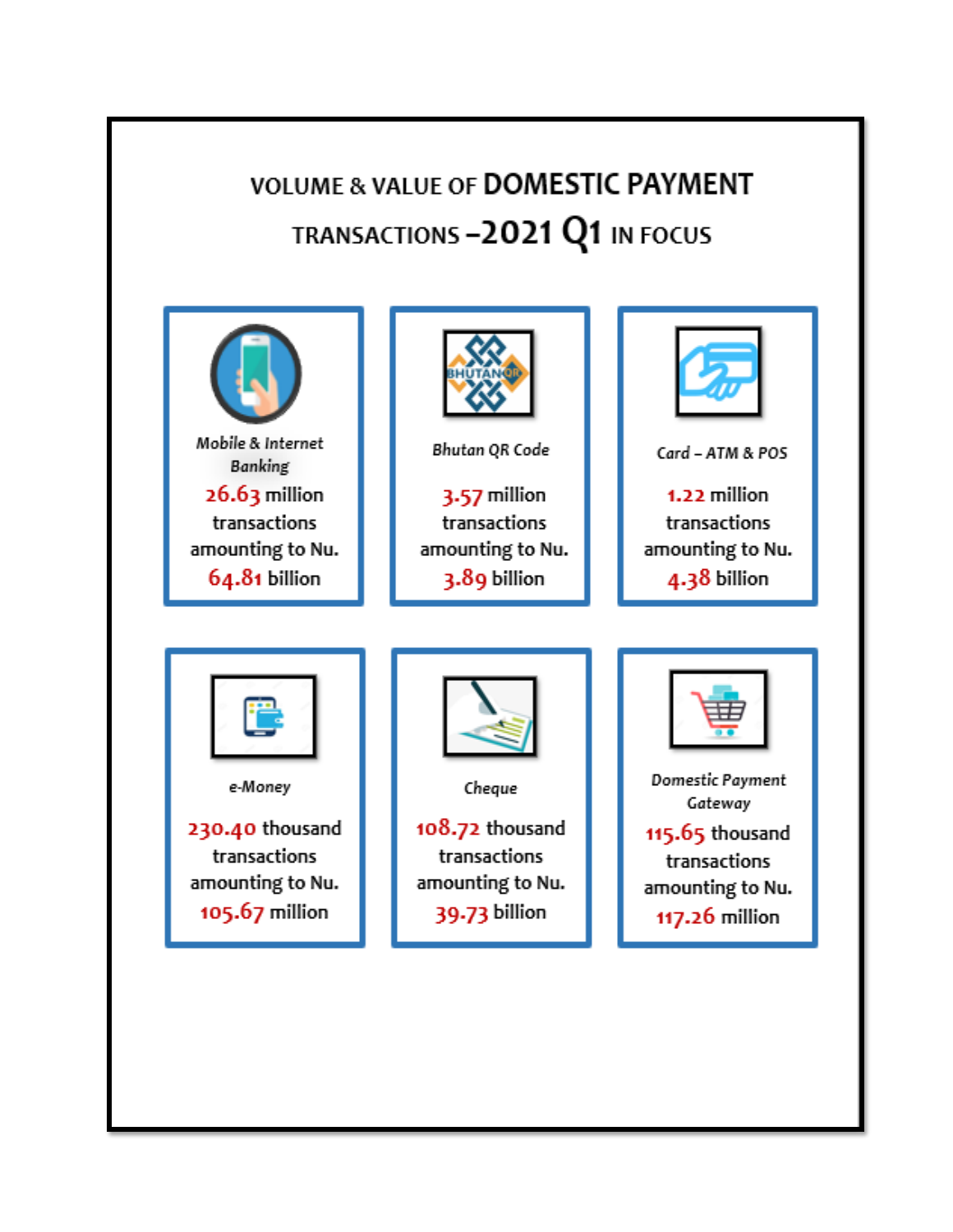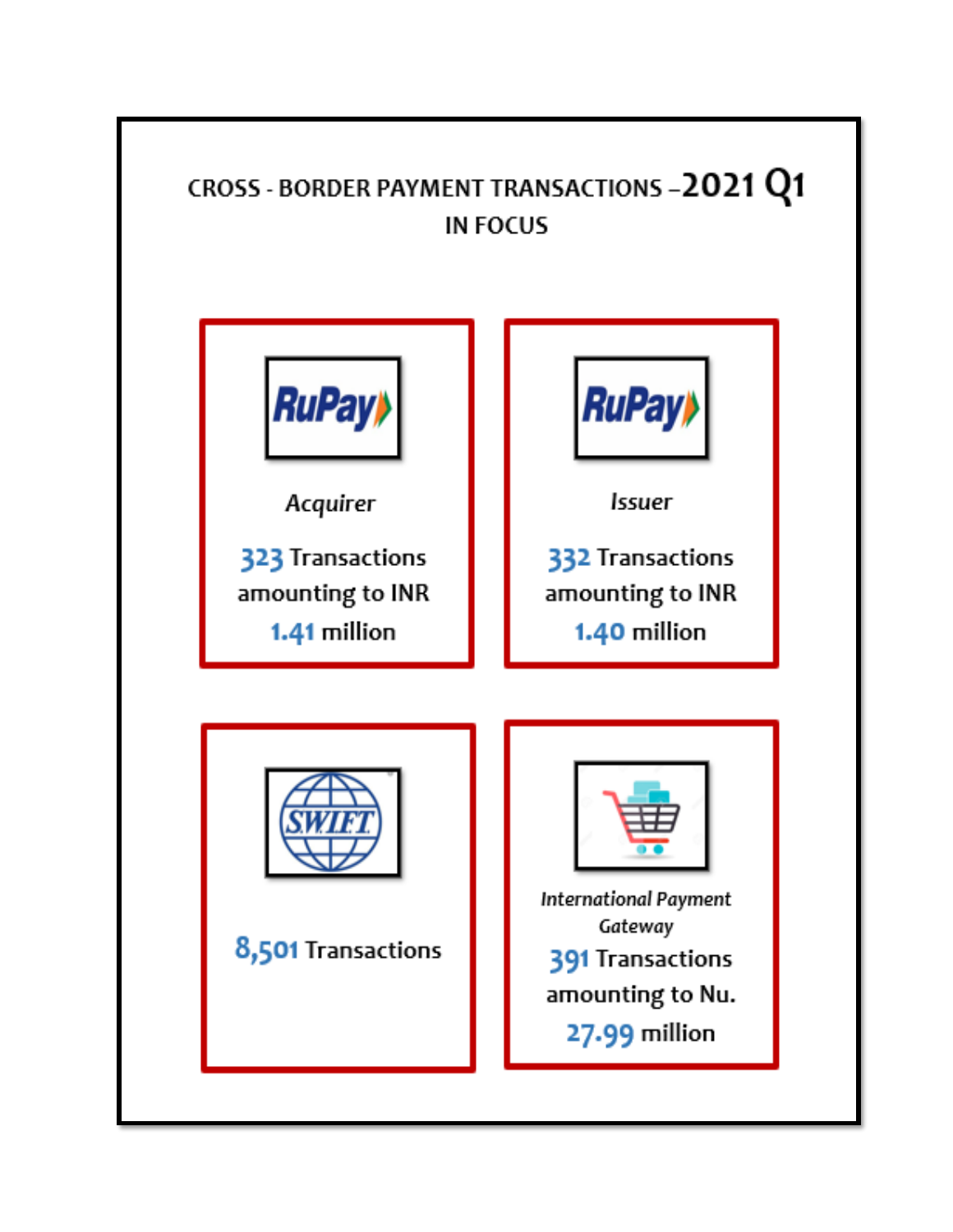# **Domestic Payment Transactions**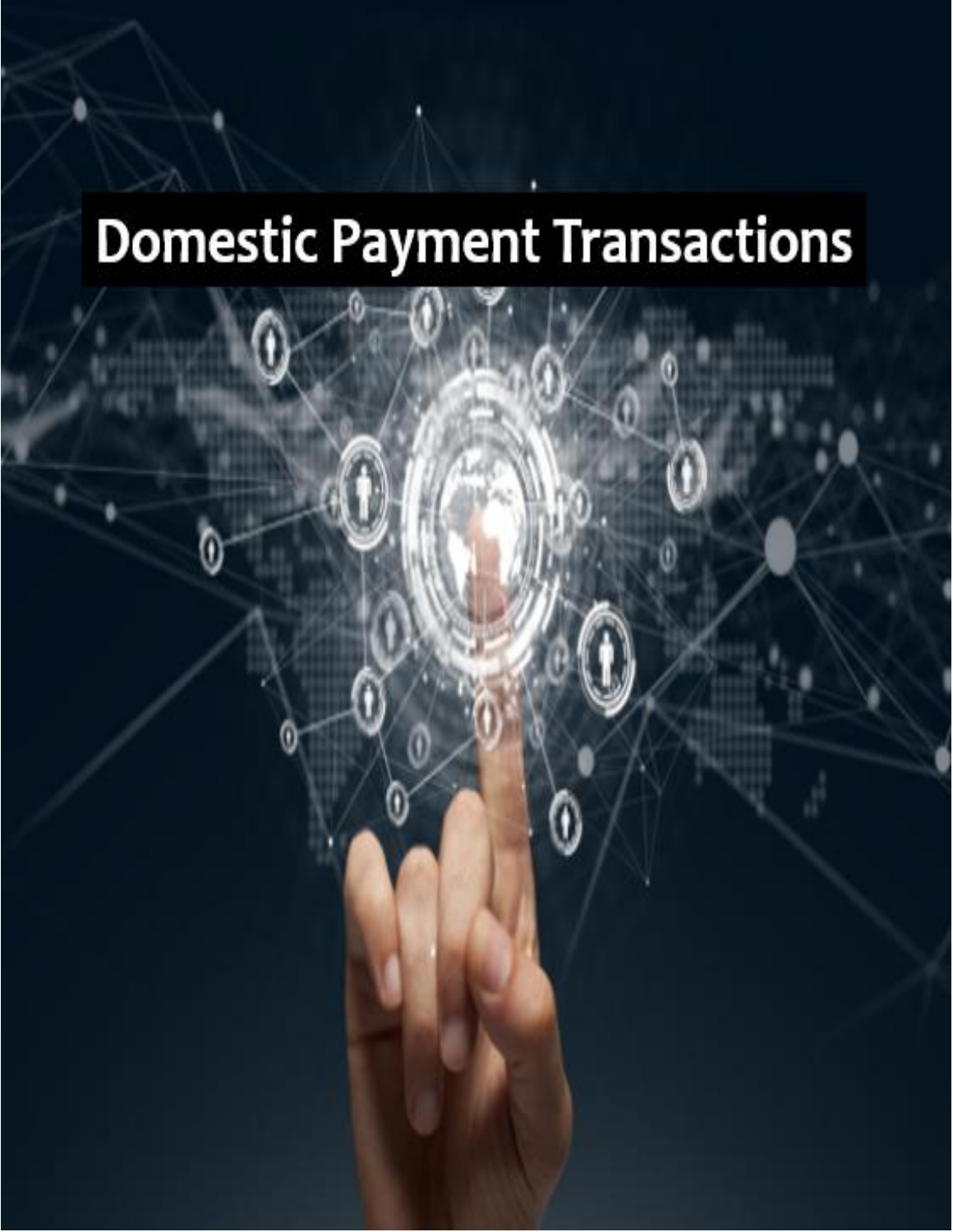### **1. DOMESTIC PAYMENT CHANNELS**



In the first quarter of 2021, a total of **31.92** million payment transactions valued at **Nu. 167.01** billion were made through the domestic payment channels. Domestic payment transactions include transactions effected within Bhutan through the following channels viz. Cheques, Mobile and Internet Banking, QR payments, Payment Gateway, e-money, electronic fund transfer and Card transactions.

| <b>Payment Channels</b>              | 2021 Q1                    |                          |
|--------------------------------------|----------------------------|--------------------------|
|                                      | <b>Volume in thousands</b> | <b>Value in millions</b> |
| Paper-Cheques                        | 108.72                     | 39,737.21                |
| <b>Mobile &amp; Internet Banking</b> | 26,634.53                  | 64,807.37                |
| <b>Bhutan QR Code</b>                | 3,568.81                   | 3,886.11                 |
| <b>Payment Gateway</b>               | 115.65                     | 117.26                   |
| e-Money                              | 230.40                     | 105.67                   |
| <b>Electronic Fund Transfer</b>      | 43.72                      | 53,975.57                |
| <b>Card Transactions</b>             | 1,218.27                   | 4,377.71                 |
| <b>Total</b>                         | 31,920.09                  | 167,006.90               |

#### **Table 1: Payment Transactions – 2021 Q1**

In the Q1, Mobile and internet banking accounted for **83.4%** and **38.8%** in volume and value terms respectively. The volume of mobile and internet banking saw an exponential q-o-q growth of **137.5%** in 2021 Q1. Similarly, the GIFT platform saw an increase of **89.3%** over 2020 Q1 in fund transfers (B2B, B2C, B2P, G2B, G2P, P2P) both by the businesses and government agencies and onboarding of new entities on the GIFT platform for disbursement of salaries, loans and pensions.

The volume of cheque transactions continued to decline in Q1. Compared to Q1 2020, cheque usage declined by **50.4%** in 2021 Q1. However, cheque still account for **23.8%** of the market share in value terms in 2021 Q1.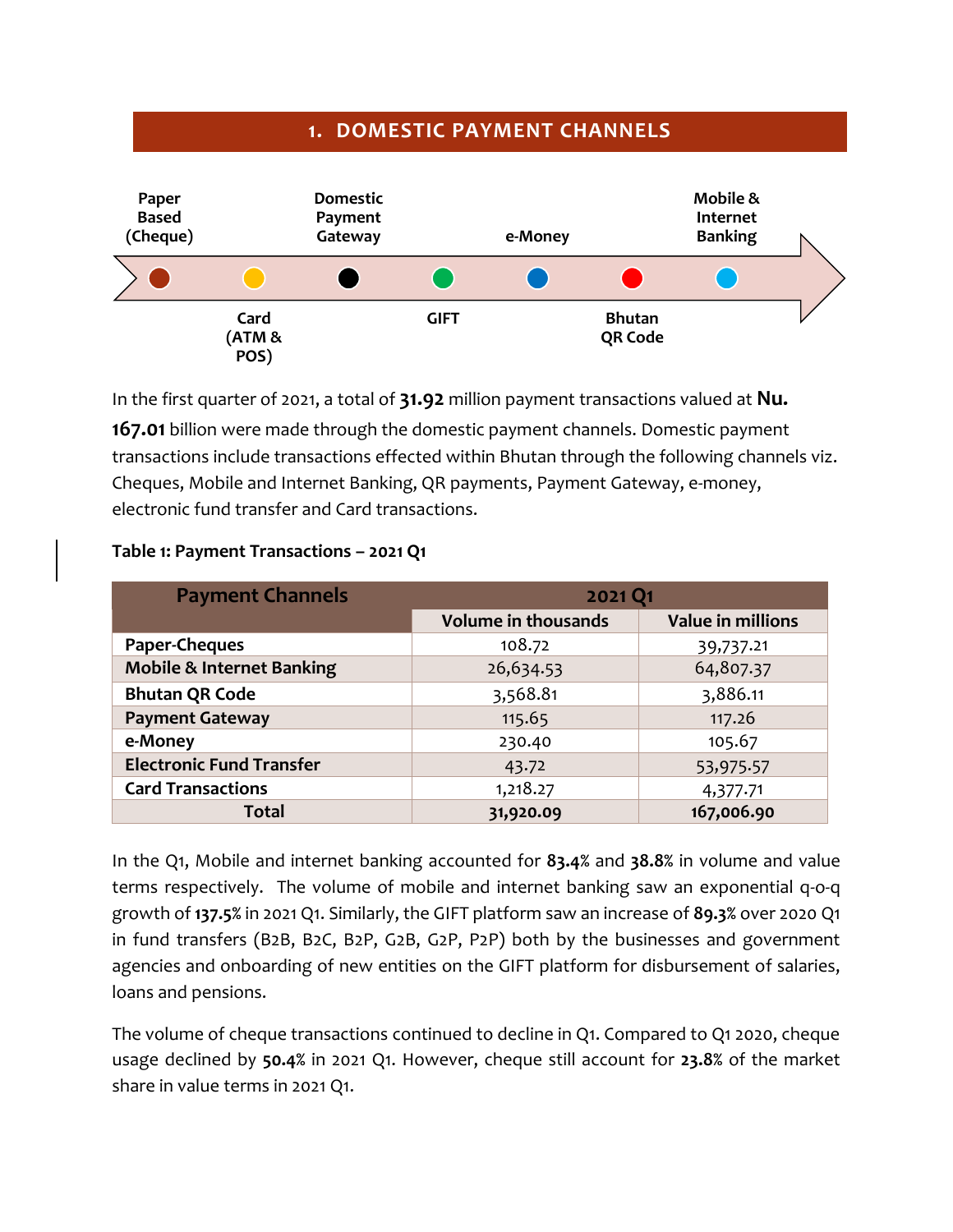The graph below depicts the share percentage of payment channels in volume in 2020 Q1 – mobile and internet banking with majority share **(83.4%)** and electronic fund transfer through GIFT with the least **(0.1%)**. In terms of value, mobile and internet still remained on the top (**38.8 %)** followed by Cheque (**23.8%).**





**Graph 2: Share percentage of Payment Channels in Value – 2020 Q1**

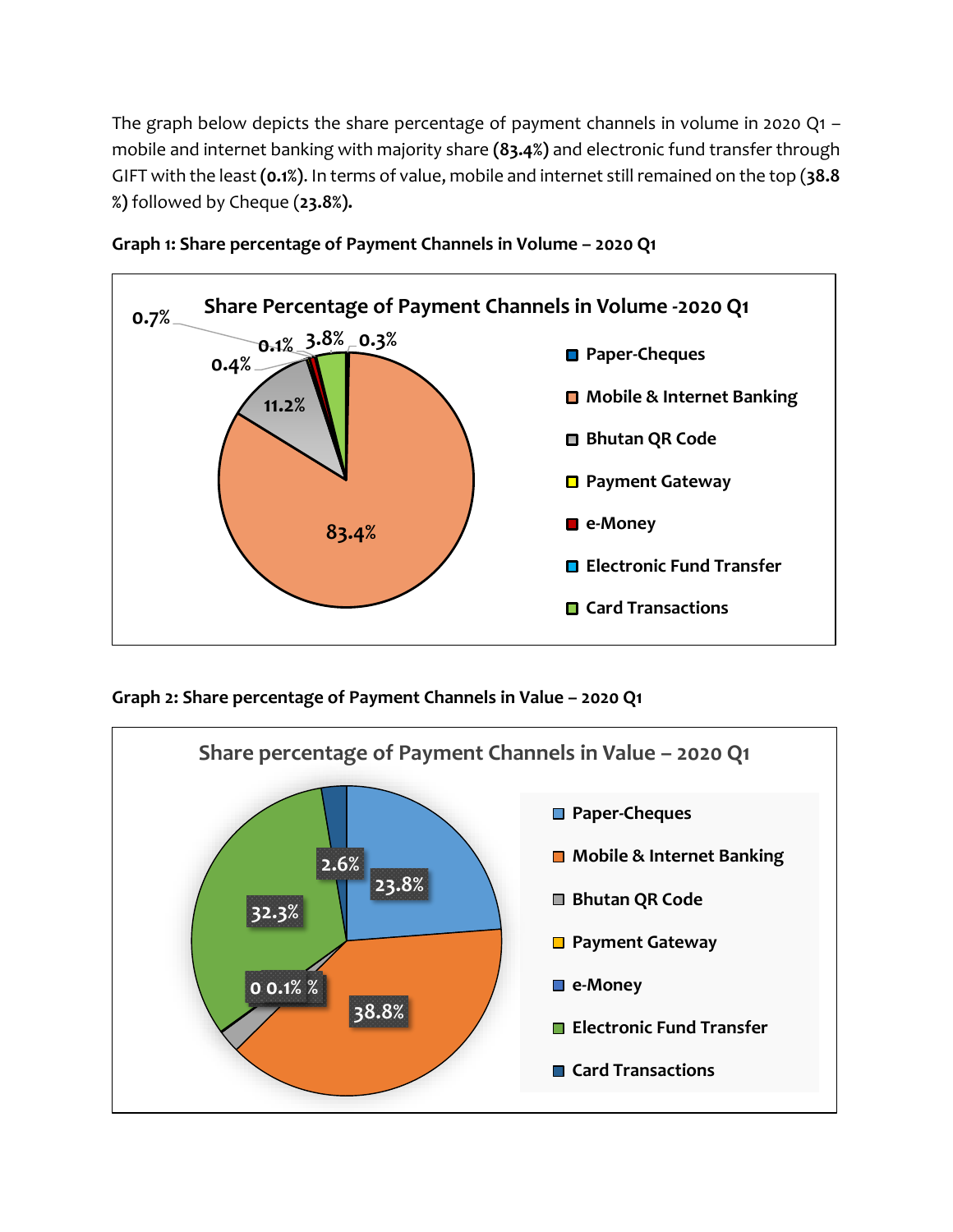#### **A) MOBILE AND INTERNET BANKING**

 $\int$ ith timely enhancement on the daily limits on mobile and internet banking including interbank fund transfer from Nu. 200,000 per day to Nu. 1 Million per day, payments through mobile and web application allowed many economic activities (such as purchase of groceries other essential goods, payment for services like telecommunications, utilities, and many more). Also, because of its mobility, mobile and internet banking has become one of the most preferred modes of payment channels among the users. W

Over the years, the volume of mobile and internet has been increasing significantly.

The rate of increase in the transactions was **137.5%** in 2021 Q1 over 2020 Q1.

To reach the unbanked/illiterate population, on boarding of new users on mobile applications have been relaxed especially during the nationwide lockdowns. For example, a customer can simply download the application on his/her phone and register for banking services through online without having to visit the bank.

A total of **33K** new users have been onboarded in the 2020 Q1, totaling the total mobile app users to **380K** as of 31<sup>st</sup> March 2021, in the country.



**Graph 3: Mobile & Internet Banking Transactions (2020 – 2021 Q1)**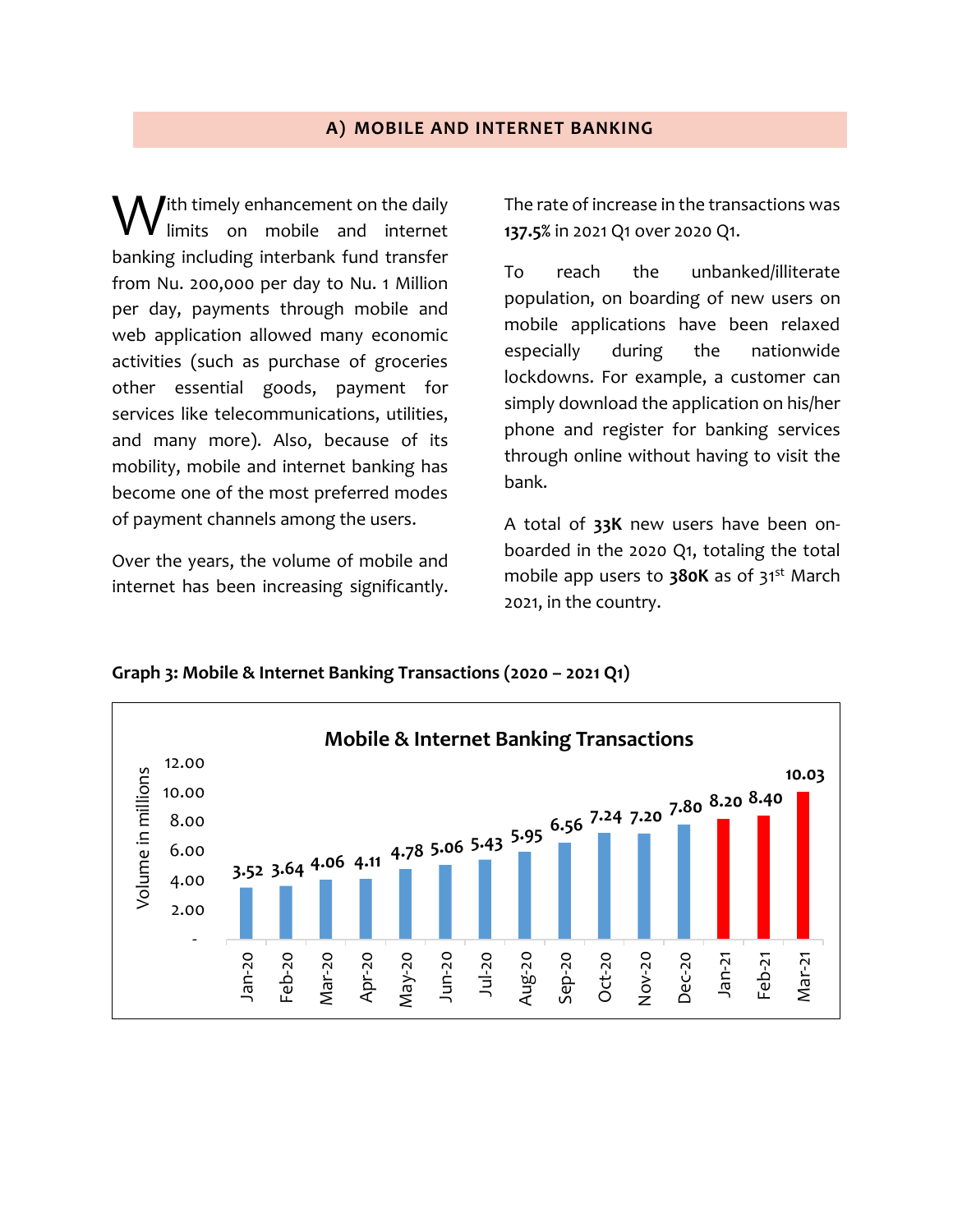#### **B) BHUTAN QR CODE**

n the first quarter of 2021, a total of **3,568.81** thousand transactions were recorded valued at **Nu. 3.89** billion, an exponential growth rate **of 56.2%** over 2020 Q4. BOBL has recorded **3.23** million transactions valued at **Nu. 3.49** billion, followed BNB with **0.28** million transactions valued at **310.87** million. I

During the quarter, a total of **20K** new merchants were onboarded by the member banks. Of which, **67.0%** belongs to BOBL, followed by BNBL with **18.6%.** In terms of dzongkhag wise, Thimphu has the maximum merchants with **9K**, Chhukha with **2K** and Gasa with the least number of merchants onboarded (42 only).

#### **Table 1 - Merchants onboarded on Bhutan QR Code**

| <b>Banks</b>  | <b>Merchants onboarded</b> |
|---------------|----------------------------|
| <b>BOBL</b>   | 13,732                     |
| <b>BNBL</b>   | 3,800                      |
| <b>T-Bank</b> | 2,611                      |
| <b>BDBL</b>   | 338                        |
| <b>Total</b>  | 20,481                     |

**Graph 4 – Bhutan QR Code Transactions (July 2020 – March 2021)**

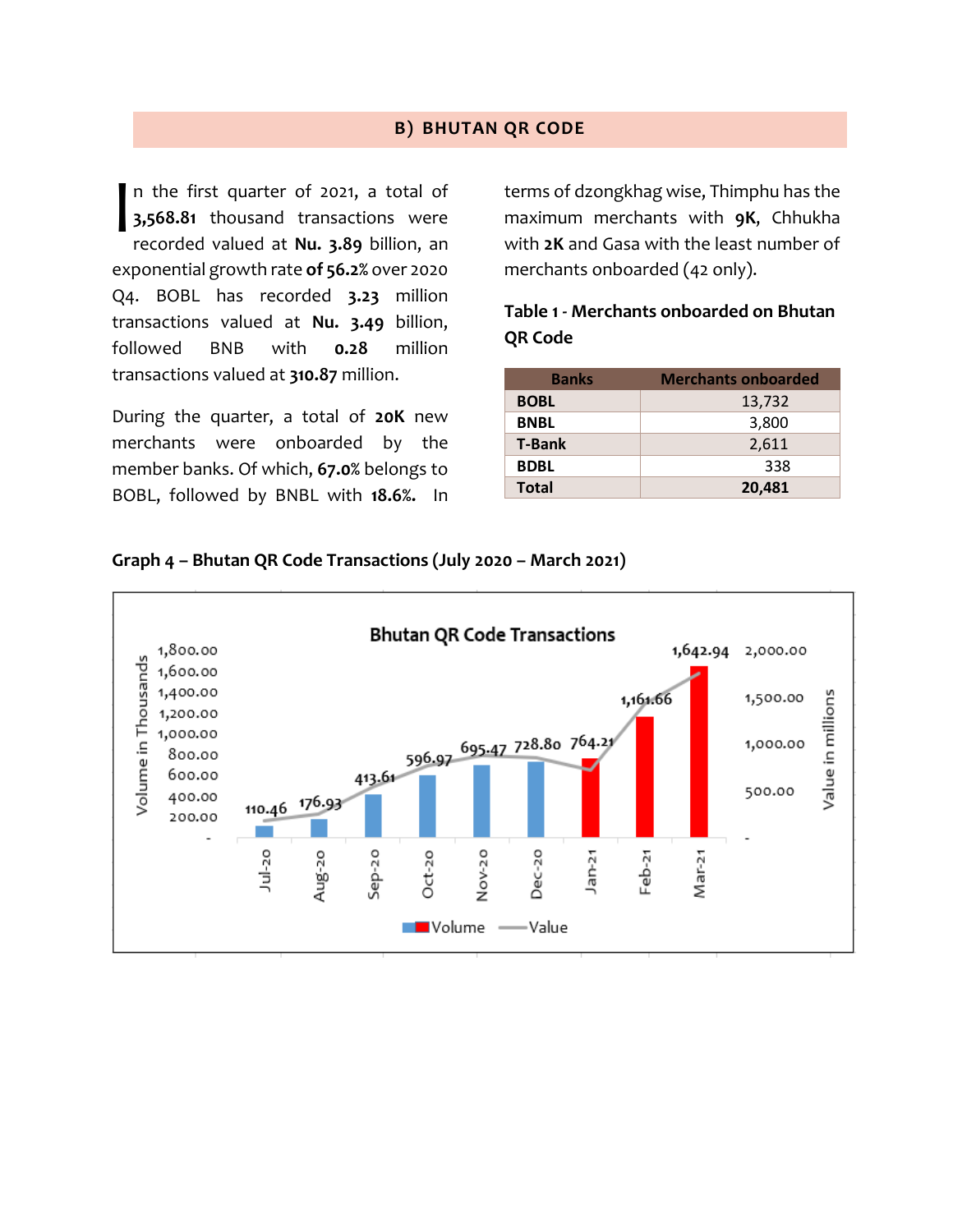#### **C) E-MONEY – B-NGUL AND E-TEERU**

urrently, there are two licensed e-Money institutions in the country – B-Ngul, owned and operated by Bhutan Telcom, and e-Teeru, owned and operated by TashiCell. B-Ngule has been in operation since 2018 and the latter in the year 2020. In the 2021 Q1, B-Ngul and e-Teeru have recorded **3,884** and **226,554** transactions amounting to **Nu. 2.31** million and **Nu. 103.36** million, respectively. C

As of  $31<sup>st</sup>$  March 2021, B-Ngul and e-Teeru have on-boarded **55K** and **56K** users, respectively.

Amongst the services offered by an e-Money institution, telecommunication service dominated the maximum portion of the transactions with **70.9%,** followed by add from bank with **21.9%**.

#### **Graph 5 – e-Money Transactions**

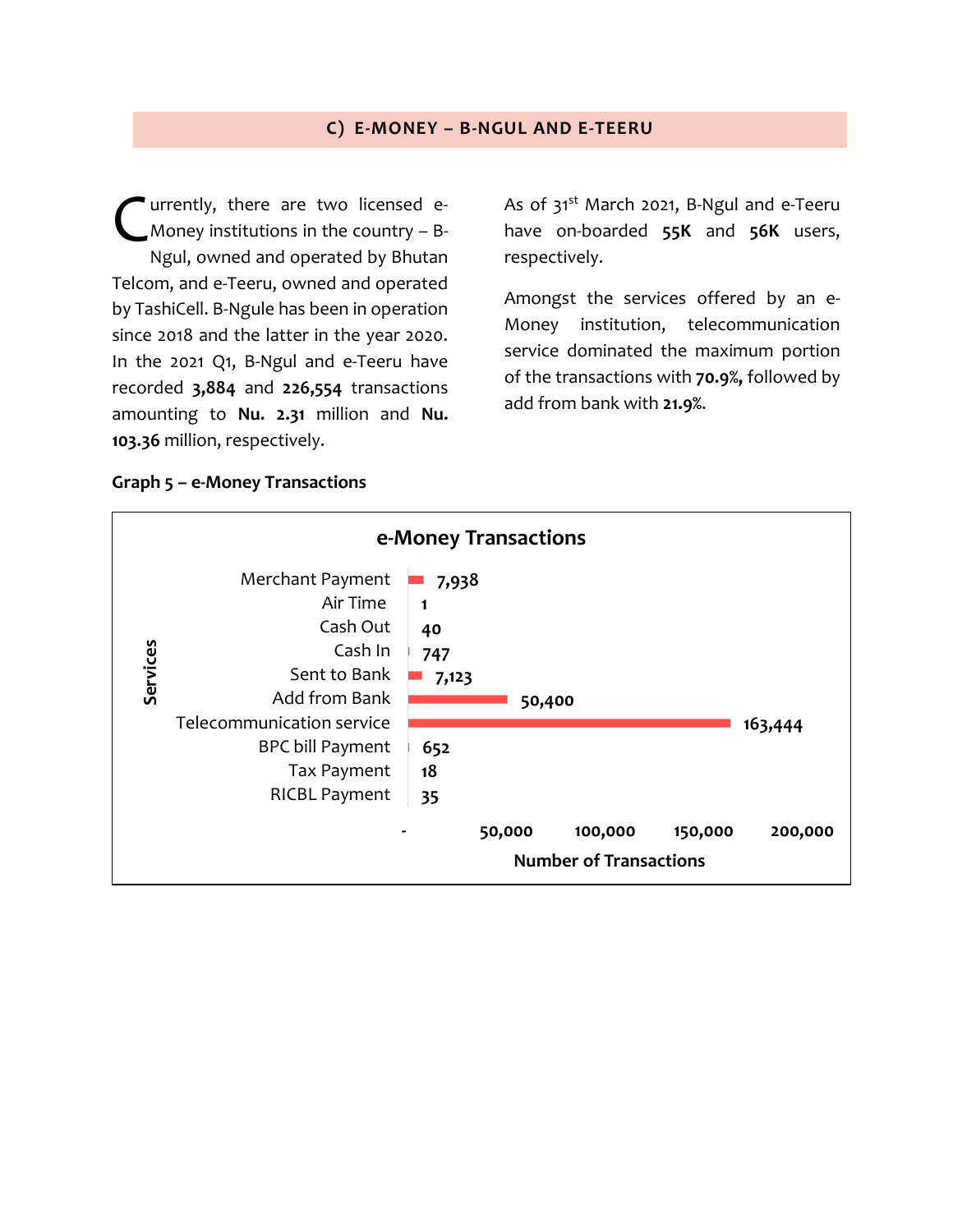#### **D) GIFT – RTGS, BITS AND BULK**

ith the launch of the GIFT system with e-PEMS in the year 2019, the RMA has played a pivitol role in ensuring seamless inter bank fund transfers through RTGS, BITS and BULK. Almost **99.9 %** of the government's inter-bank transactions are routed through GIFT. Further, with the onboarding of more entities on the GIFT platfrom - for the disbrusement of salaires, loans, pensions, B2B, B2C, G2B, G2P, P2P, etc. the transaction volume of GIFT is W

**Graph 6 – GIFT Transactions – RTGS and BULK**

increasing steadily over the years as illistruted below. The rate of increase in RTGS in 2021 Q1 was **98.4%** and **4.6%** in volume and value terms over 2020 Q1. With Bulk, the volume and value of transactions has sored to **98.8%** and **200.5%,** repectively over 2020 Q1. Awarness creadted by the banks and RMA also contributed to the growth in transactions volume besides the GIFT system being convienent and efficient (REALTIME).



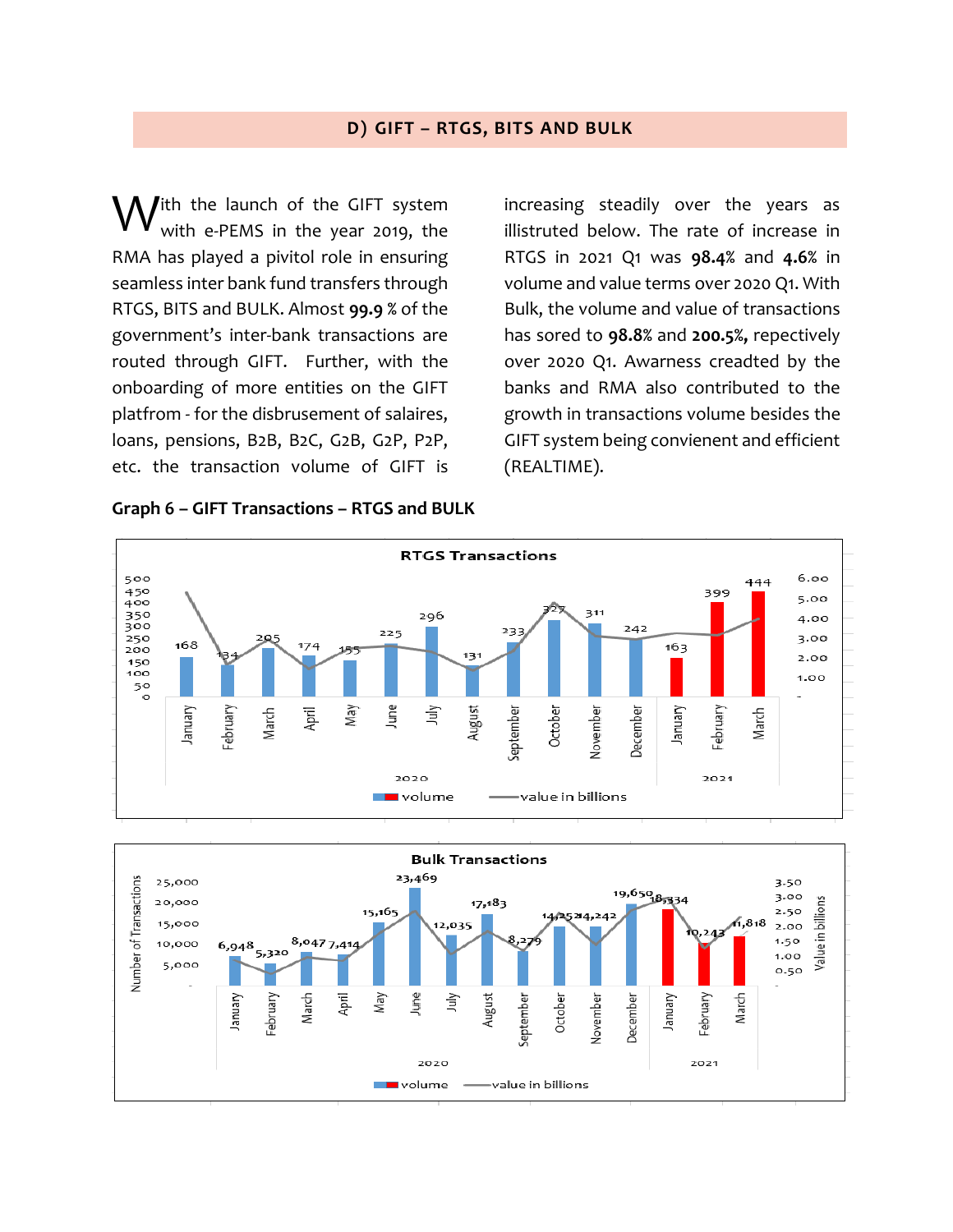#### **E) DOMESTIC PAYMENT GATEWAY**

he RMA has been facilitating domestic payment gateway facilities to any interested government agencies, corporates, private organizations, and individual merchants wishing to host their web/mobile application on the merchant portal hosted at the RMA to make their services easily available to the customers without having to visit physically to make payment for services or purchase it online at their convenience. The transactions volume of DPG has been increasingly steadily over the years, the rate of increase in 2021 Q1 was **112.9%** and **253.6%** in volume and value terms respectively over 2020 Q1. In the 2021 Q1, a total of **115,650** transactions valued at **Nu. 117.2** million was routed through domestic payment gateway. T

Currently, there are **44** entities/private/merchants onboarded on the domestic payment gateway platform.



#### **Graph 7 – Domestic Payment Gateway Transactions**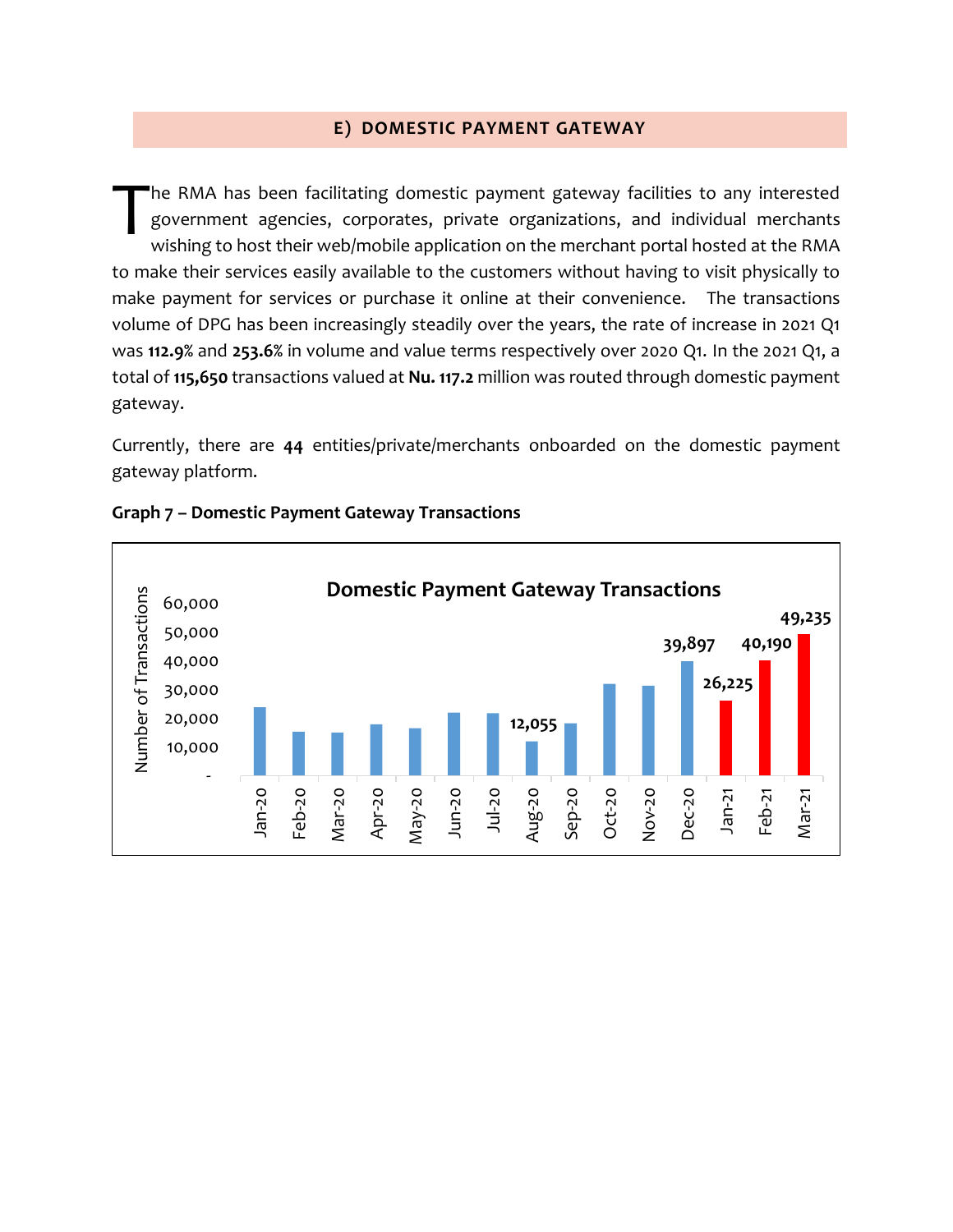#### **F) CARD – ATM AND POS**

n the first quarter of 2021, a total of **1,217.9** transactions valued at **Nu. 4.38** billion was made – a decline of **47%** and **49%** in volume and value terms over 2020 Q1. The decline in the ATM transactions was contributed by an increase in mobile and internet banking, and Bhutan QR Code. These two payment channels have become the most preferred payment modes at merchants or any public service deliveries. One of the contributing factors could be due to the ongoing COVID-19 pandemic which has created a fear that the virus could spread from the physical cash. I

In terms of dzongkhag wise ATM withdrawal, Thimphu has recorded the maximum number of ATM withdrawals **446.4** thousand transactions amounting to **Nu. 1.5** billion in the 2020 Q1, followed by Chhukha with **154.4** thousand transactions amounting to **Nu. 595.1** million. Gase dzongkhag recorded the lowest ATM transactions of **3,188** valued at **Nu. 10.8** million.

POS machines recorded **288** transactions amounting to **Nu. 0.9** million in the first quarter of 2021.



#### **Graph 8 –ATM Transactions**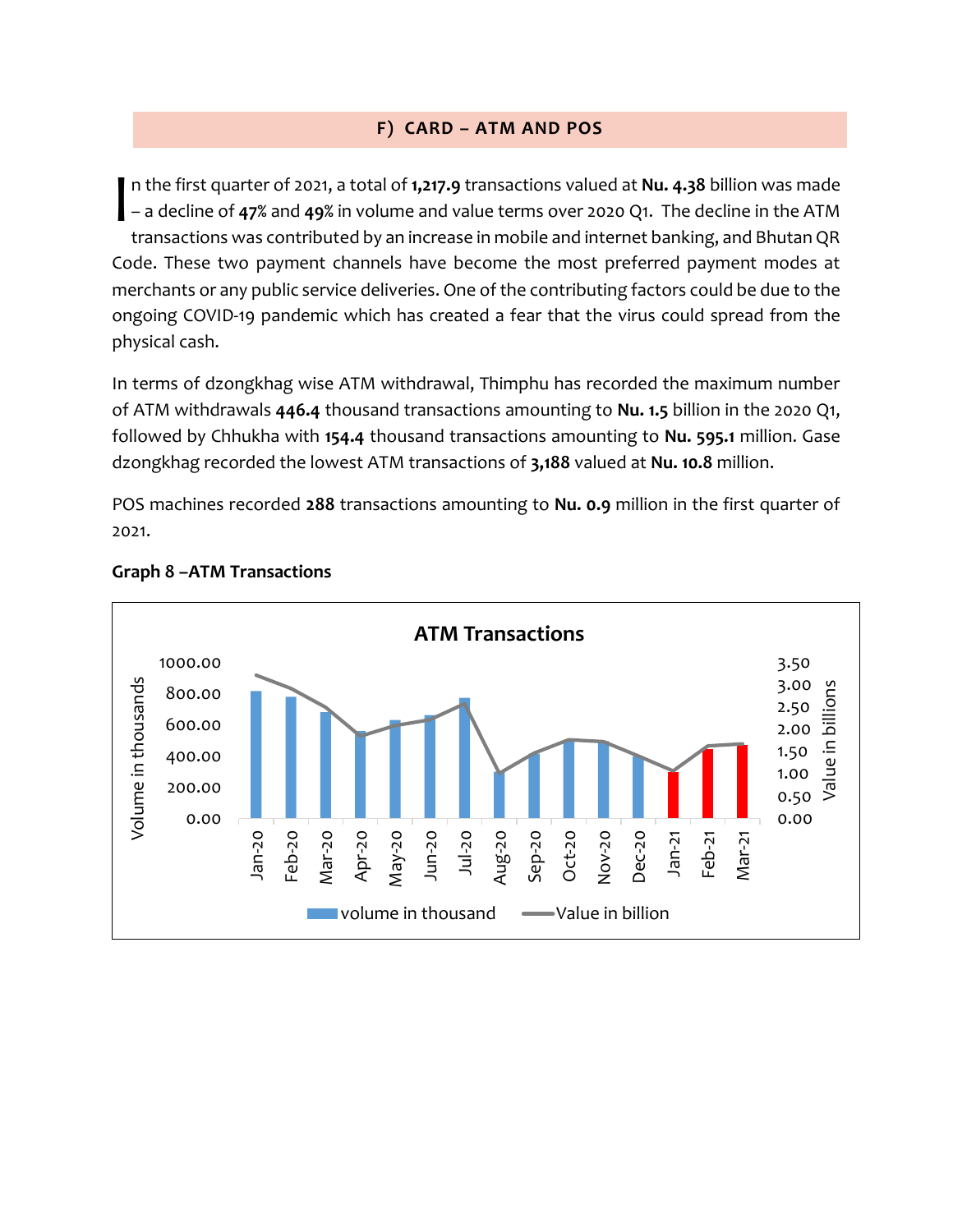#### **G) PAPER BASED (CHEQUE)**

ven though the volume of cheque is **E** ven though the volume of cheque is declining over the years, cheque is still one of the preferred channels for high value payments. In 2021 Q1, a total of **108.7** thousand transactions valued at **Nu. 39.74** billion was recorded - a decline of **15%** and **4.2%** in volume and value terms over 2020 Q1. Further, the decline in the number of cheques could partially be due to the nationwide lockdown 2.0 which had lasted till January 2021. Another reason could be increase in the volume of GIFT -RTGS which is REAL TIME settlement (does not follow deferred net settlement).

| Quart          | <b>Volume</b> in | <b>Value</b> in |
|----------------|------------------|-----------------|
| er             | thousands        | <b>billions</b> |
| 2020           | 219.027          |                 |
| Q <sub>1</sub> |                  | 65.89           |
| 2020           | 150.417          |                 |
| Q2             |                  | 72.96           |
| 2020           | 106.961          |                 |
| Q <sub>3</sub> |                  | 41.29           |
| 2020           | 127.95           |                 |
| Q4             |                  | 41.47           |
| 2021           | 108.72           |                 |
| Q1             |                  | 39.74           |

#### **Table 1 – Cheque Transactions**



#### **Graph 9 – Cheque Transactions**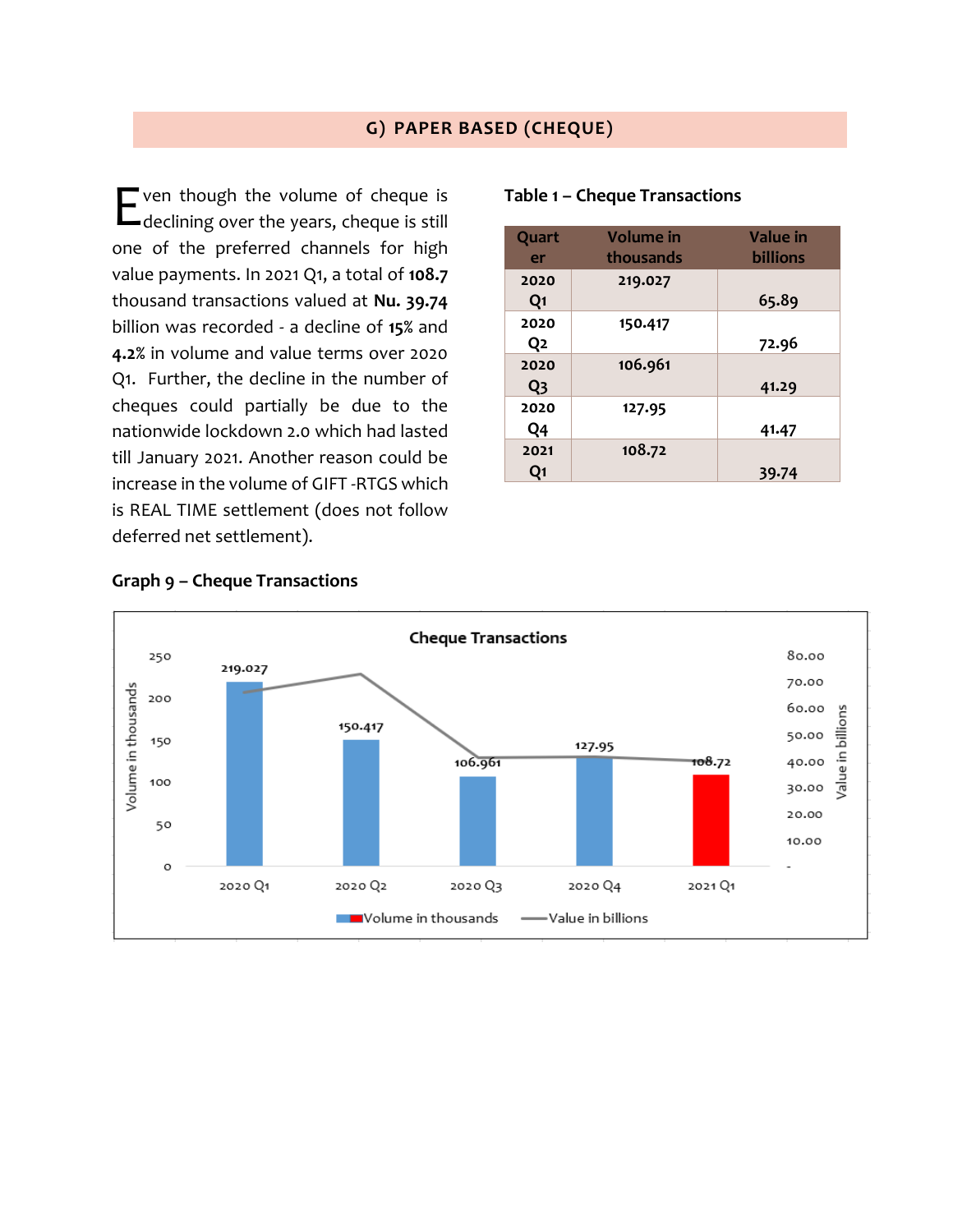## **Regional and International Transactions**

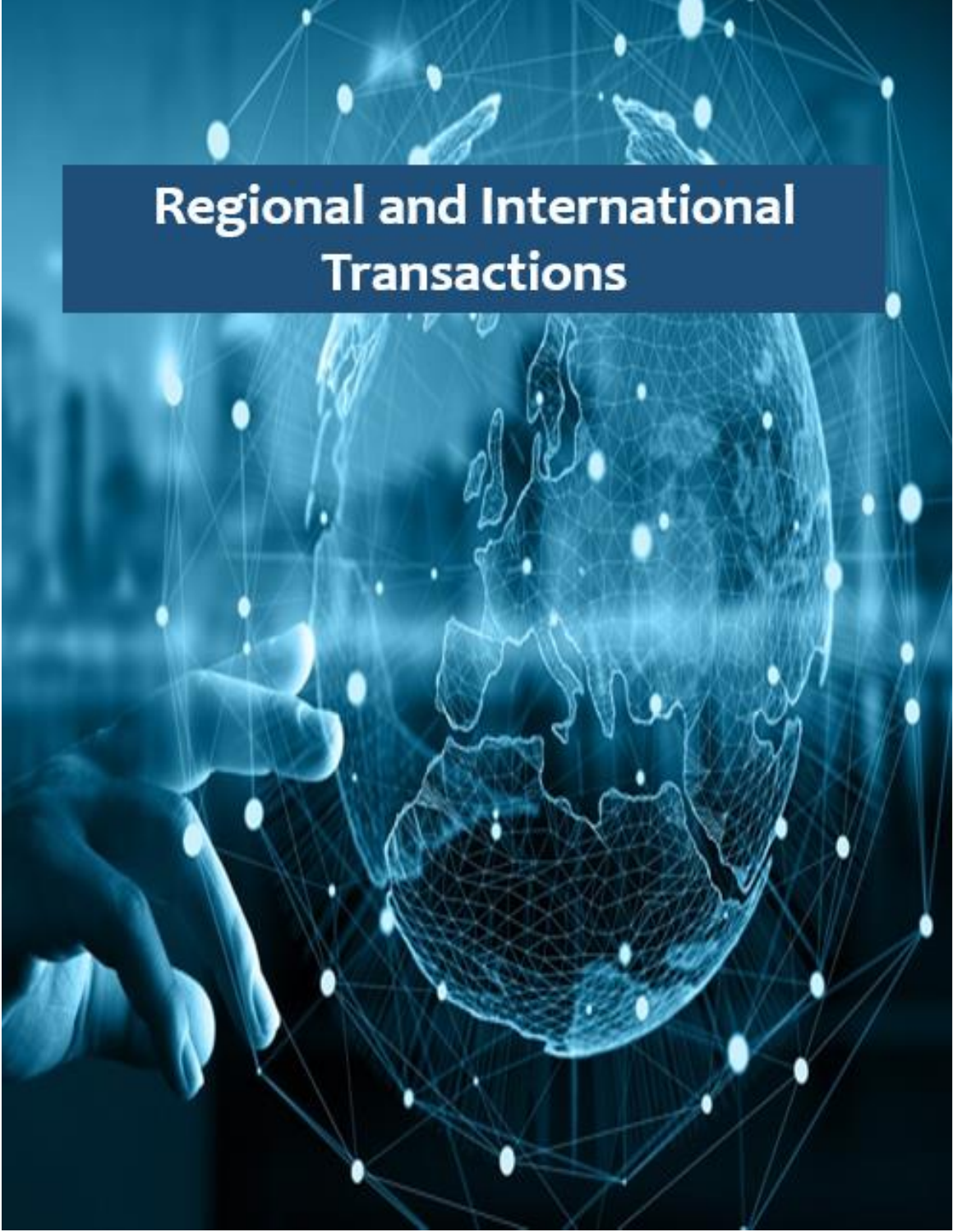#### **2. REGIONAL AND INTERNATION TRANSACTIONS**

#### **A) REGIONAL TRANSACTIONS - RUPAY**

n the first quarter of 2021, a total of **323** RuPay transactions amounting to **INR 1.4** million was In the first quarter of 2021, a total of 323 RuPay transactions amounting to **INR 1.4** million was<br>acquired through ATM withdrawals in the country. Whilst, 332 RuPay transactions valued at **INR 1.4** was issued through ATM withdrawals in India. The decline in the inward INR could be due to closer of all international boarders due to the COVID-19 pandemic which has greatly affected the tourism sector around the world. However, the transaction volume of RuPay issuing has been increasing steadily as shown in Graph 10.

As of March 2021, a total of **1,609** RuPay cards have been issued to students, corporate and private employees, government agencies, and monks.



#### **Graph 10 – Acquirer Transactions**



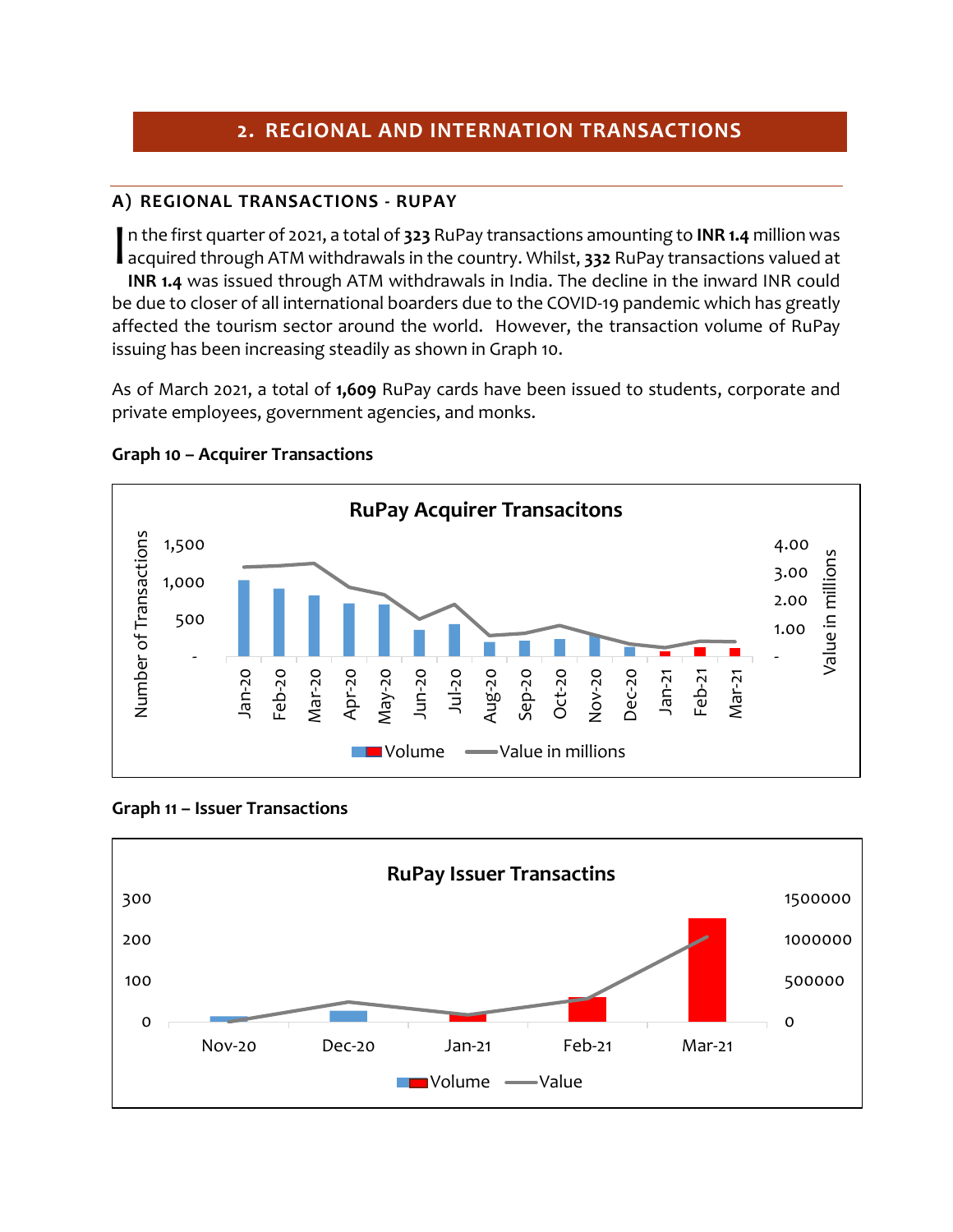#### **B. INTERNATIONAL TRANSACTIONS – SWIFT AND ACU**

WIFT has been facilitating trading of currencies, investment (short and long term), and<br>payments of government's debt since 2005. USD covered the maximum portion of the<br>SWIFT transaction in volume with 84.5% followed by FU **S** payments of government's debt since 2005. USD covered the maximum portion of the SWIFT transaction in volume with **84.5%**, followed by EURO with **6.5%.** whilst, in terms of value INR dominated in 2020 Q1.

Asian Clearing Union (ACU) recorded **191** transactions valued at **USD 53.9** million in 2021 Q1.



#### **Graph 12 – Currency Wise SWIFT Transaction**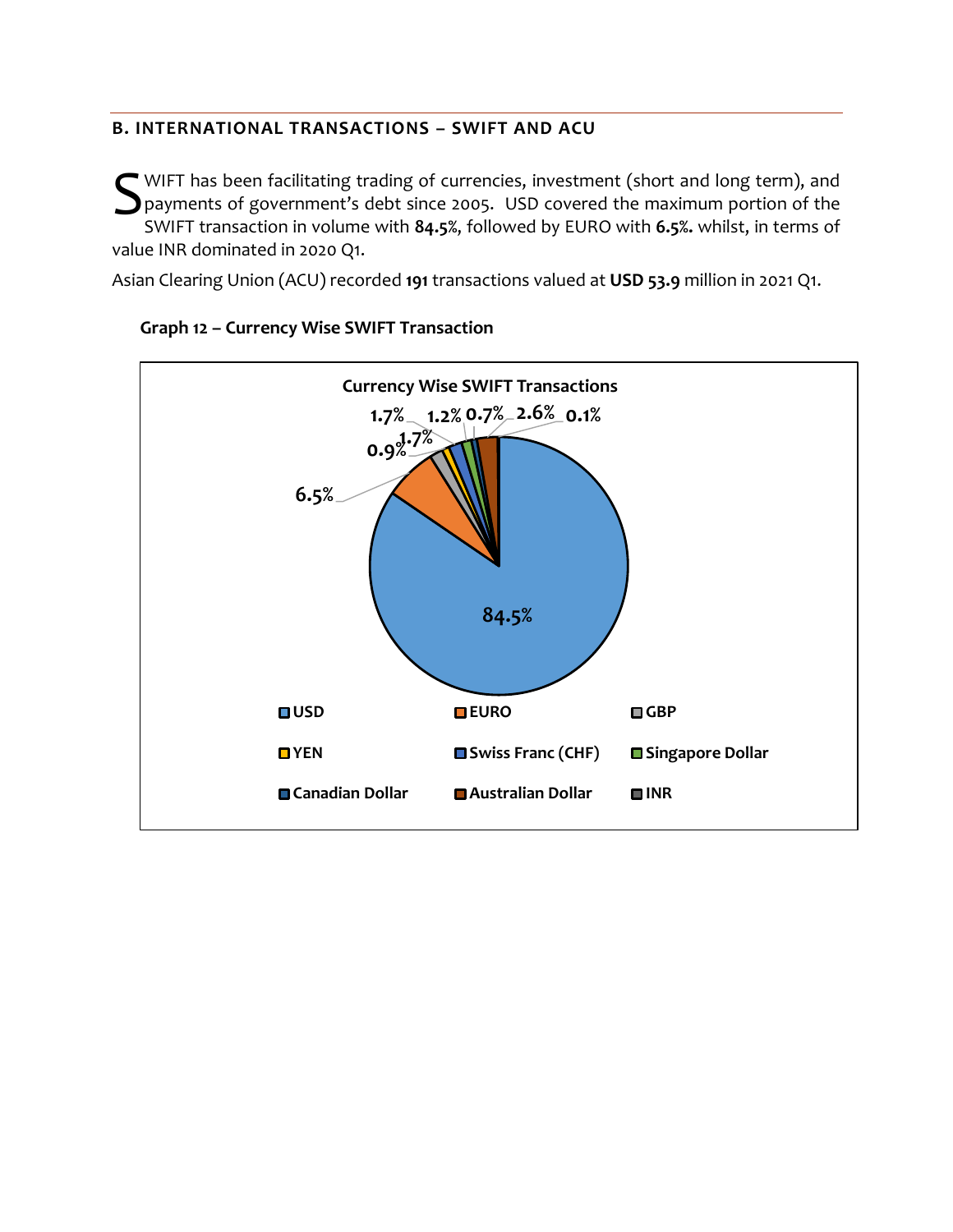#### **C. INTERNATIONAL PAYMENT GATEWAY**

Currently BOB and BNB have been facilitating international payment gateway to the government agencies, private individuals in tourism sector and merchants. In the first quarter of 2021, BOB has recorded a total of **391** transactions amounting to **Nu. 27.9** million. Whilst, BNB did not record any IPG transactions.





As of 31 March 2021, BOB and BNB have onboarded **269** and **263** IPG users, respectively. Most of the transactions were made for ecommerce (online purchase of goods and services), and fees for postal services. In terms of merchant categories, the list includes government agencies, corporate agencies, and individual merchants.